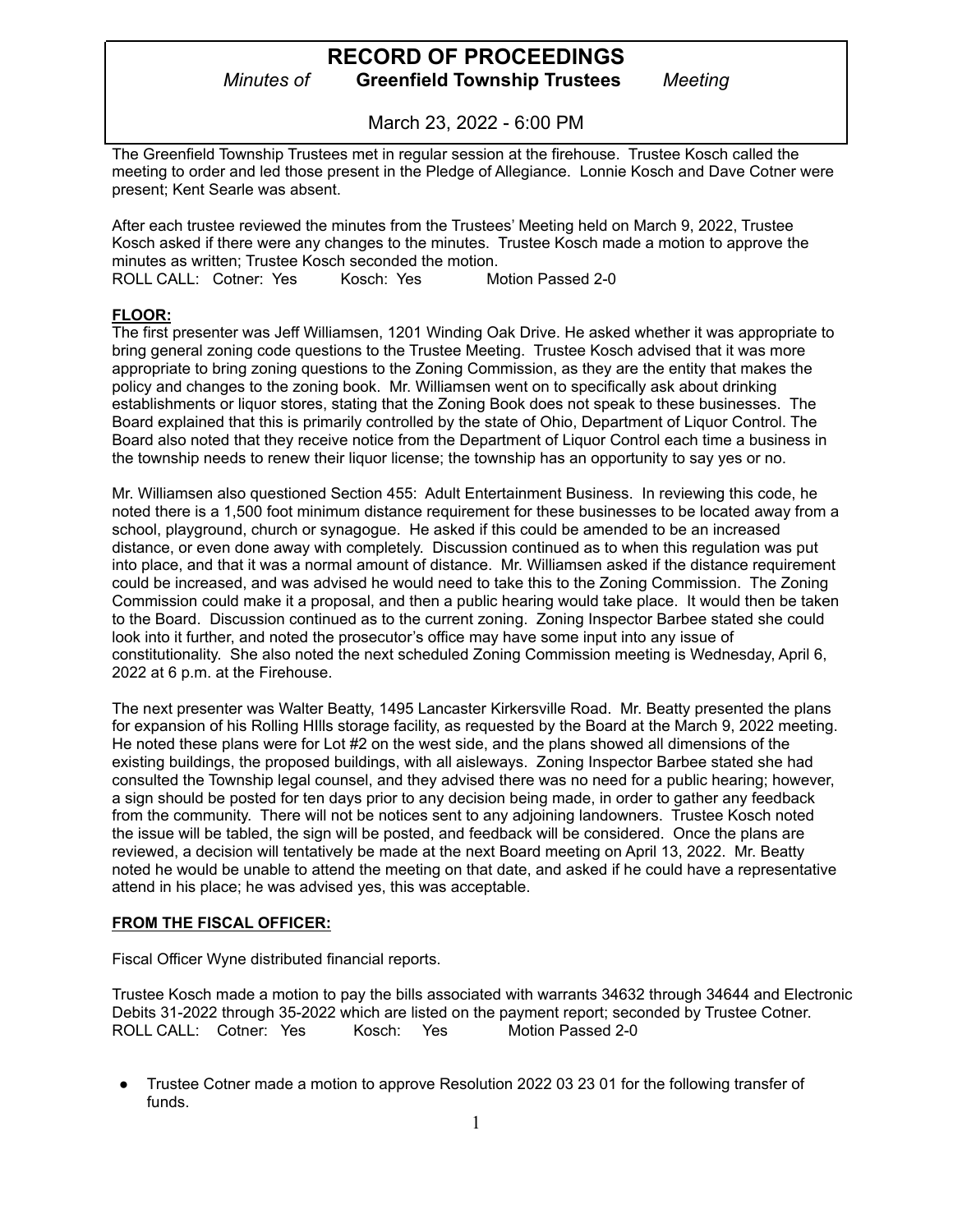March 23, 2022 - 6:00 PM

\$5,695.00 was transferred from fund 2275-220-750-0000 to fund 2275-220-213-0000 for \$45.00 fund 2275-220-212-0000 for \$250.00 fund 2191-220-230-0000 for \$5,400.00 \$1,500.00 was transferred from fund 1000-110-599-0000 to fund 1000-420-370-0000

Trustee Kosch seconded. ROLL CALL: Cotner: Yes Kosch: Yes Motion Passed 2-0

● Trustee Cotner made a motion to accept RESOLUTION 2022 03 23 02, which states, **WHEREAS**, Greenfield Township Board of Trustees authorize the Fiscal Officer to establish Revenue Funds 2901 for the purpose of transferring fund each year or until it has sufficient funds to cover of employees of Greenfield Township Fire Department terminating their employment (resignation, retirement, separation or death)

**WHEREAS**, funds used to establish this fund will be a transfer out of Fund 2191 yearly or until there is sufficient funds to cover the expense into Fund 2901

**WHEREAS**, Greenfield Township Board of Trustees authorize the Fiscal Officer to establish Appropriation Fund 2901 to cover those expenses associated with a departure of an employee (last payroll, sick leave payout, compensatory leave payout, vacation leave payout and holiday payout) **WHEREAS**, with the establishment of this fund, Fiscal Year 2022 Revenue and Appropriation would need to be amended

**NOW, THEREFORE, BE IT RESOLVED**: Greenfield Township Board of Trustees hereby approves establishing Fund 2901 for Revenue and Appropriation and amending the 2022 Revenue and Appropriation once approval is obtain on establishing this fund

Trustee Kosch seconded the Motion, and the roll being called upon its adoption, the vote resulted as follows:

Yea: Trustee Cotner Trustee Kosch Nay: None

ROLL CALL: Cotner: Yes Kosch: Yes Motion Passed 2-0

● Trustee Cotner made a motion to accept **RESOLUTION 2022 03 23 03, which states: WHEREAS**, Greenfield Township Board of Trustees authorize the Fiscal Officer to establish Revenue Funds 2902 for the purpose of transferring fund each year or until it has sufficient funds to cover of employees of Greenfield Township Road Department terminating their employment (resignation, retirement, separation or death)

**WHEREAS,** funds used to establish this fund will be a transfer out of Fund 2031 yearly or until there is sufficient funds to cover the expense into Fund 2902

**WHEREAS,** Greenfield Township Board of Trustees authorize the Fiscal Officer to establish Appropriation Fund 2902 to cover those expenses associated with a departure of an employee (last payroll, sick leave payout, compensatory leave payout, vacation leave payout and personal leave payout)

**WHEREAS**, with the establishment of this fund, Fiscal Year 2022 Revenue and Appropriation would need to be amended

**NOW, THEREFORE**, **BE IT RESOLVED**: Greenfield Township Board of Trustees hereby approves establishing Fund 2902 for Revenue and Appropriation and amending the 2022 Revenue and Appropriation once approval is obtained on establishing this fund.

Trustee Kosch seconded the Motion, and the roll being called upon its adoption, the vote resulted as follows:

Yea:Trustee Cotner Trustee Kosch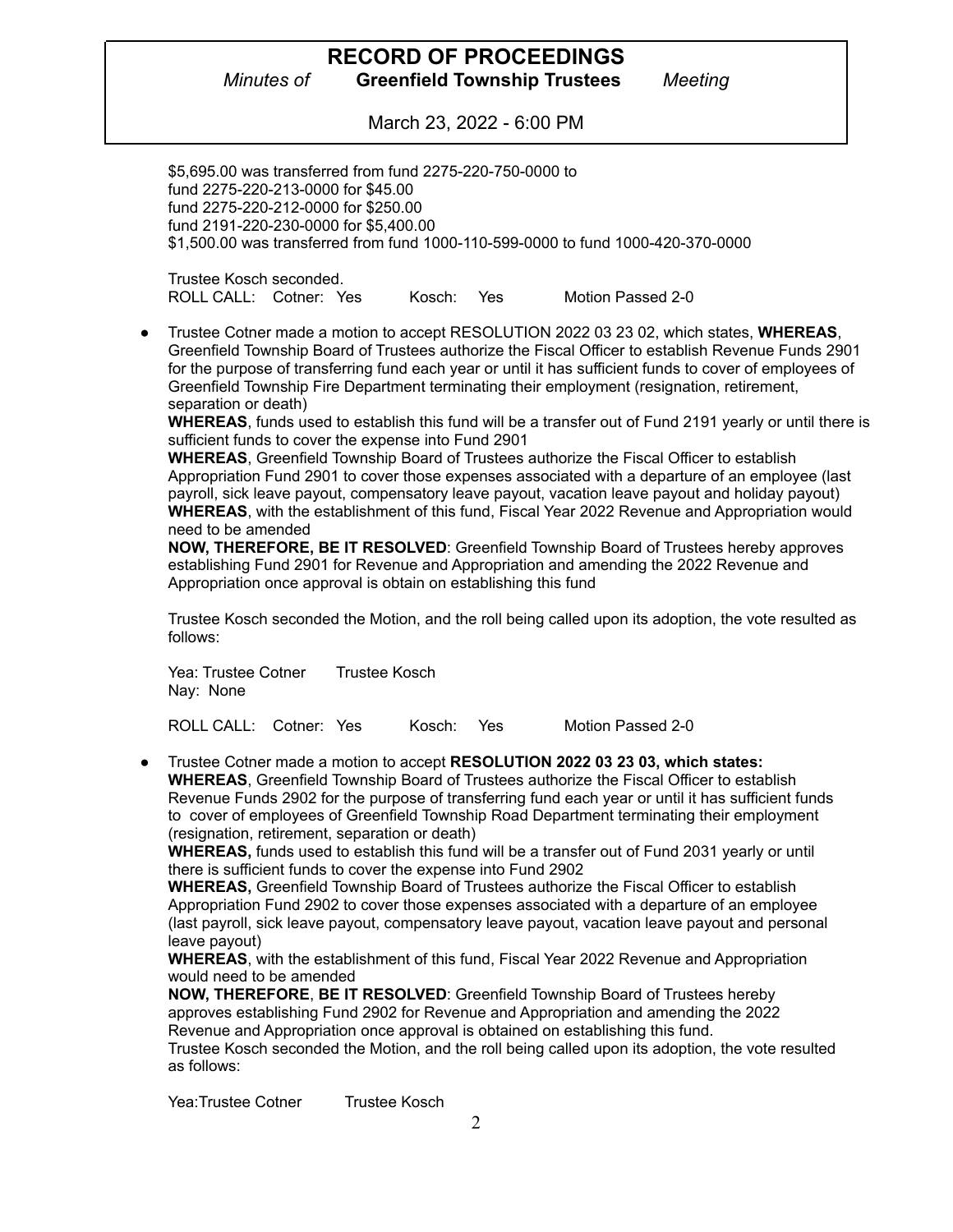# **RECORD OF PROCEEDINGS**

*Minutes of* **Greenfield Township Trustees** *Meeting*

March 23, 2022 - 6:00 PM

Nay: None

ROLL CALL: Cotner: Yes Kosch: Yes Motion Passed 2-0

#### **● Trustee Cotner moved for the adoption of the following Resolution 2022 03 23 04:**

**WHEREAS**, the Board of Greenfield Township Trustees ("the Board") has received a distribution of monies (the "ARPA Funds") from the American Rescue Plan Act of 2021 ("ARPA" or the "Act"); and

**WHEREAS**, Congress passed the Act effective March 11, 2021; and

**WHEREAS**, Section 603 created the Coronavirus Local Fiscal Recovery Fund which, among other things, appropriated money to cities, nonentitlement units of local government, and counties to mitigate the fiscal effects stemming from the public health emergency with respect to the Coronavirus Disease (Covid-19); and

**WHEREAS**, Section 603(c) generally provides that:

(1) USE OF FUNDS. Subject to paragraph (2), and except as provided in paragraphs (3) and (4), a metropolitan city, nonentitlement unit of local government, or county shall only use the funds provided under a payment made under this section to cover costs incurred by the metropolitan city, nonentitlement unit of local government, or county, by December 31, 2024 - (A) to respond to the public health emergency with respect to the Coronavirus Disease 2019 (COVID–19) or its negative economic impacts, including assistance to households, small businesses, and nonprofits, or aid to impacted industries such as tourism, travel, and hospitality; (B) to respond to workers performing essential work during the COVID–19 public health emergency by providing premium pay to eligible workers of the metropolitan city, nonentitlement unit of local government, or county that are performing such essential work, or by providing grants to eligible employers that have eligible workers who perform essential work; (C) for the provision of government services to the extent of the reduction in revenue of such metropolitan city, nonentitlement unit of local government, or county due to the COVID–19 public health emergency relative to revenues collected in the most recent full fiscal year of the metropolitan city, nonentitlement unit of local government, or county prior to the emergency; or (D) to make necessary investments in water, sewer, or broadband infrastructure.

**WHEREAS**, Department of Treasury Final Rule, published on January 6, 2022,

and effective April 1, 2022, provides in part that:

Treasury presumes that up to \$10 million in revenue has been lost due to the public health emergency and recipients are permitted to use that amount (not to exceed the award amount) to fund "government services." [The "standard allowance"]. **WHEREAS**, the Rule further observes that:

The standard allowance provides an estimate of revenue loss that is based on an extensive analysis of average revenue loss across states and localities, and offers a simple, convenient way to determine revenue loss particularly for Coronavirus State and Local Fiscal Recovery Fund's smallest recipients. This change is intended to promote administrative efficiency and simply revenue loss calculation for smaller recipients.

**WHEREAS**, the Rule further clarifies that recipients can use:

SLFRF funds on government services up to the revenue loss amount, whether that be the standard allowance amount or the amount calculated using the [Final Rule four-step process]. Government services generally include any service traditionally provided by a government, unless treasury has stated otherwise.

**WHEREAS**, some common examples of "government services" expressly recognized by Treasury are as follows: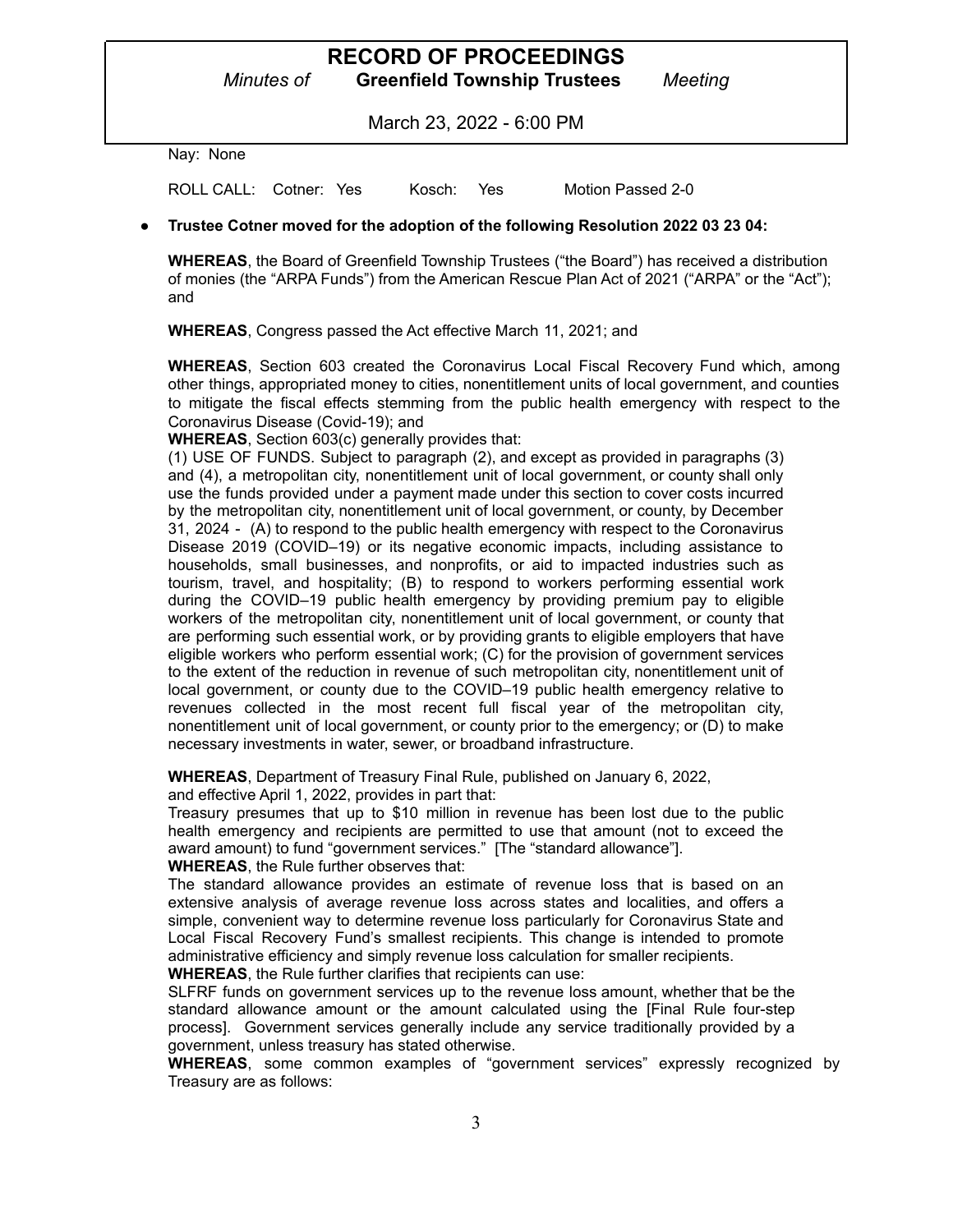## **RECORD OF PROCEEDINGS**

*Minutes of* **Greenfield Township Trustees** *Meeting*

March 23, 2022 - 6:00 PM

- Road building and maintenance, and other infrastructure
- **Health services**
- General government administration, staff, and administrative facilities
- Environmental remediation
- Provision of police, fire, and other public safety services (including purchase of fire trucks and police vehicles)
- Maintenance or pay-go funded building infrastructure
- Modernization of cybersecurity, including hardware, software, and protection of critical infrastructure

**WHEREAS**, "Government services is [deemed by Treasury] the most flexible eligible use category under the SLFRF program, and funds are subject to streamlined reporting and compliance requirements;" and

**WHEREAS**, funds utilized pursuant to the standard revenue loss allowance continue to have certain restrictions, including:

- Deposit into pension funds
- Satisfaction of settlements or judgments
- Contributions to financial reserves or "rainy day" funds

**WHEREAS**, the Board has identified a project which, in the judgment of the Board, qualifies as a permitted use of the ARPA Funds, in direct support of governmental services, which consists of the following:

\$25,000.00 for fireproof filing cabinets \$220,000.00 for Road Maintenance

**WHEREAS**, the Board will comply with applicable state and federal procurement requirements regarding the expenditure of its funds under the SRLRF program.

**NOW THEREFORE,** it is hereby RESOLVED by the Board that:

- 1. The Township elects to use the standard allowance and its presumption of revenue loss due to the public health emergency and to use the amount authorized herein to fund government services
- 2. The Project is hereby authorized and shall be paid for from the ARPA Funds in the amount of/an amount not to exceed: \$245,000.00.
- 3. The Project described herein serves the objectives of the Act by providing services traditionally provided by a government, namely:
	- □ Fire and emergency medical services
	- □ Road repair, maintenance and other transportation and safety services
	- □ Public infrastructure support
	- □ General government administration and administrative facilities
	- □ Land use regulations and enforcement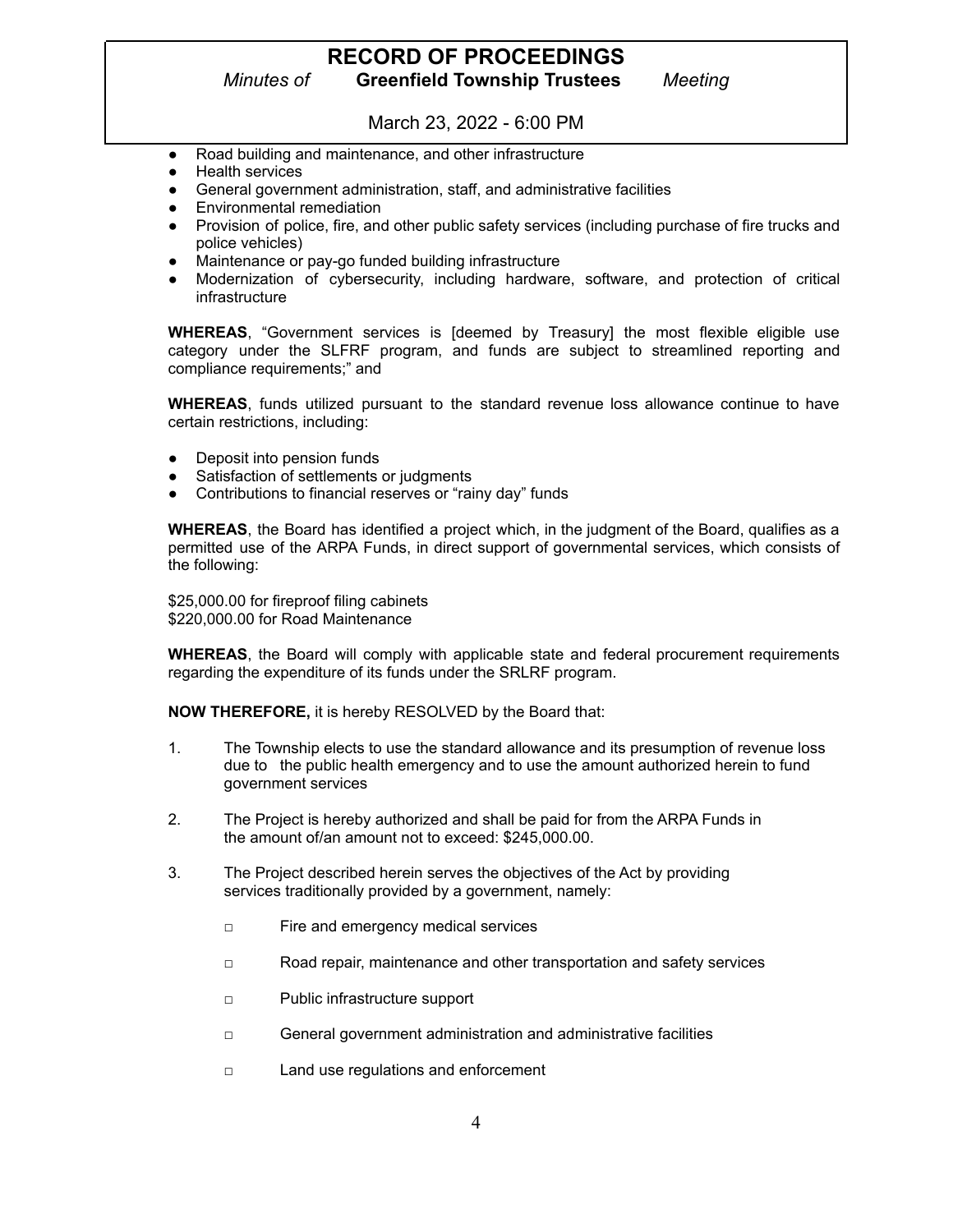March 23, 2022 - 6:00 PM

- □ Parks and recreational facilities and programs
- □ Other
- 1 Accordingly, the Project is in the best interests of the Township and is deemed a priority for the community.
- 2. No obligations paid under the authority of this Resolution were incurred prior to March 3, 2021.
- 3. The Township will comply with applicable state and federal procurement requirements in expending funds under the SLRF program.

Trustee Kosch seconded the Motion, and thereupon, the votes in favor of this Resolution were recorded and reflected by the signatures hereto.

**BE IT FURTHER RESOLVED:** that it is hereby found and determined that all formal actions of this Township concerning and relating to the adoption of this Resolution were adopted in an open meeting of the Township Trustees, and that all deliberations of the Township Trustees and any of its committees that resulted in such formal action, were in a meeting open to the public, in compliance with all legal requirements, including Section 121.22 of the Ohio Revised Code.

ROLL CALL: Cotner: Yes Kosch: Yes Motion Passed 2-0

Fiscal Officer Wyne advised the Trustees they will notice that Jane Baughn worked 6.25 hours on March 14, 2022 due to her coming in and helping pull information for the audit.

**ZONING BUSINESS:** Caitlin Barbee, Zoning Inspector, presented the following items:

**Coonpath Road Variance Issue:** Caitlin reported this issue between the two neighbors has been resolved. The neighboring landowner had been contacted with the information the Township had found; pictures were taken to confirm the information. He said he would talk to his private attorney about whether the pins were tampered with.

**Pleasantville Road Issue:** Caitlin reported a neighbor, Mr. Lawhorn, who was in attendance at the meeting, expressed concern about another neighbor's property and the fact that there were excess items, i.e. machinery, trailers, canoes, etc., being stored. She and Trustee Cotner went out and took pictures, and discussed what could be done. She also emailed Julie at Brosious about how to proceed legally, e.g. what documentation, what resolutions, etc. are needed. She is awaiting a response. She noted Mr. Lawhorn is interested in selling his property within the next few months to a year, and is concerned about this situation being a hindrance to selling. Caitlin also noted there was a structure that had been built on the property in recent months; however, there is no zoning permit on file. A letter had been sent in January 2022 to notify the landowner of the issue, and to tell him to get things cleaned up; however, very little had been cleaned up or moved. Caitlin stated she will send the owner another letter to advise the issue has now been brought to the attention of the Board, while she is awaiting a response from Julie at Brosious. Mr. Lawhorn stated he had initially talked to the owner before contacting the Township to find out what he or they could do about the situation, and suggested a fence down the property line would be an amenable option; however, the owner stated he couldn't build a fence. He did, however, build a pole barn.

**Fisher Property / Junk Cars on Route 158 Property:** Trustee Cotner noted there has been no contact or response on either of these properties/issues. He will try again to call/contact the appropriate parties.

**Abandoned Houses/Properties:** Tom Shafer, Road and Cemetery Superintendent, noted he had spoken with the Chief Deputy Engineer for Fairfield County. He advised for abandoned houses, once they have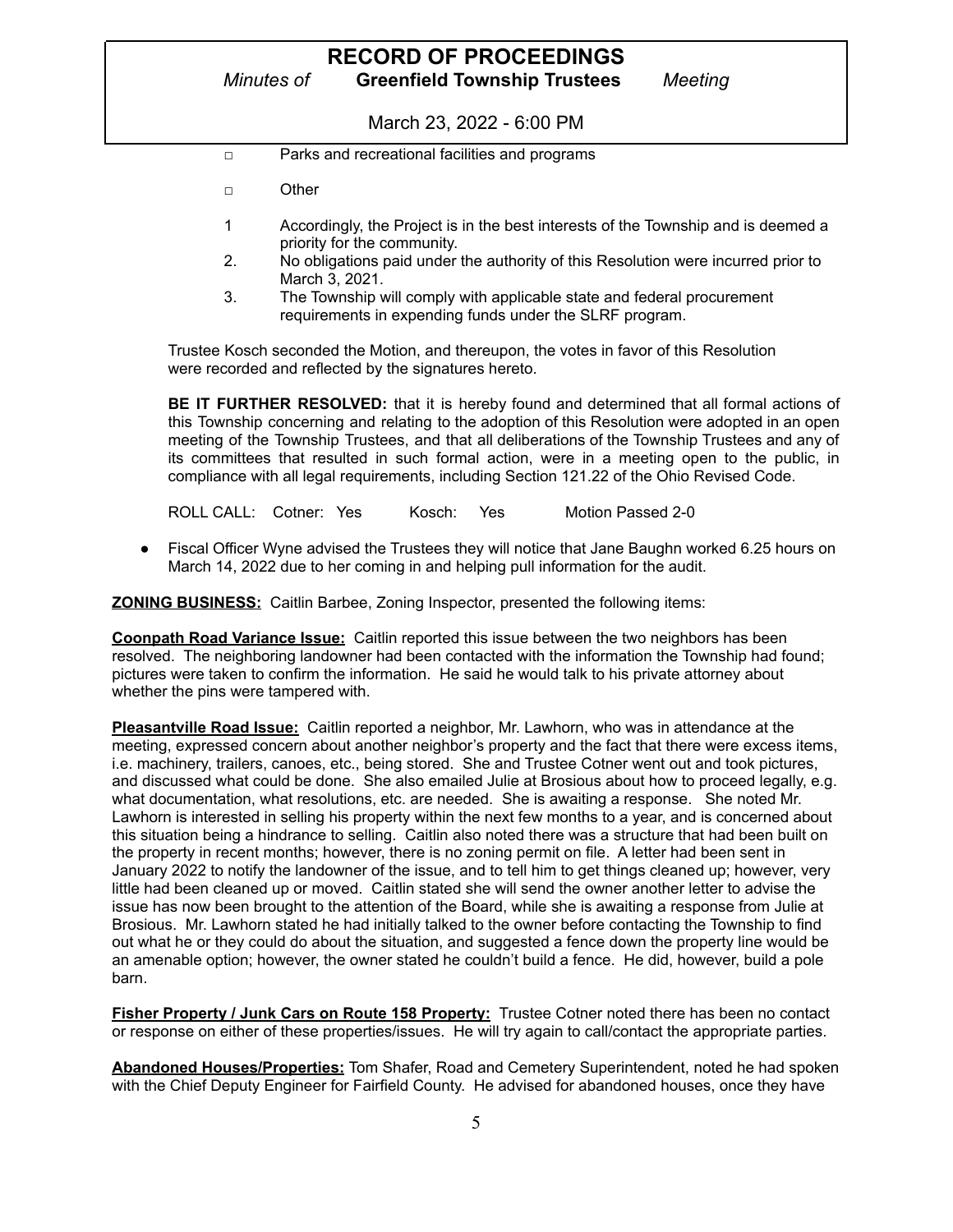March 23, 2022 - 6:00 PM

been deemed a nuisance, it is a six-month process from start to finish for the Township. However, if the county is involved, the process could take several years. Discussion continued concerning the status of the Fisher property, as well as the Carroll Southern property. Caitlin stated the owner of the Carroll Southern Road was recently deceased, so it will be up to the new property owner to determine next steps for dealing with the house.

**Brook Road Mattresses/Garbage:** Caitlin noted the mattresses had been removed/disposed of.

**ROAD AND CEMETERY DEPARTMENT BUSINESS:** Tom Shafer, Road & Cemetery Superintendent, presented the following items:

**ODOT Salt Participation Bid:** Tom stated Resolution 2022 03 23 06 was needed so he would be allowed to proceed with the bidding process. Tom stated he plans to get 450 tons of salt, and still need to receive 125 tons to fulfill the last season.

Resolution 2022 03 23 06, states: **WHEREAS**, the Greenfield Township Trustees, County of Fairfield, located at 4663 Carroll Cemetery Road Carroll, Ohio (hereinafter referred to as the "Political Subdivision") hereby submits this written agreement to participate in the Ohio Department of Transportation's (ODOT) annual road salt bid in accordance with Ohio Revised Code 5513.01(B) and hereby agrees to all of the following terms and conditions in its participation of the ODOT road salt contract:

a. The Political Subdivision hereby agrees to be bound by all terms and conditions established by ODOT in the road salt contract and acknowledges that upon of award of the contract by the Director of ODOT it shall be bound by all such terms and conditions included in the contract; and

b. The Political Subdivision hereby acknowledges that upon the Director of ODOT's signing of the road salt contract, it shall effectively form a contract between the awarded salt supplier and the Political Subdivision; and

c. The Political Subdivision agrees to be solely responsible for resolving all claims or disputes arising out of its participation in the ODOT road salt contract and agrees to hold the Department of Transportation harmless for any claims, actions, expenses, or other damages arising out of the Political Subdivision's participation in the road salt contract; and

d. The Political Subdivision's electronic order for Sodium Chloride (Road Salt) will be the amount the Political Subdivision agrees to purchase from its awarded salt supplier at the delivered bid price per ton awarded by the Director of ODOT; and

e. The Political Subdivision hereby agrees to purchase a minimum of 90% of its electronically **submitted** salt quantities from its awarded salt supplier during the contract's effective period; and

f. The Political Subdivision hereby agrees to place orders with and directly pay the awarded salt supplier on a net 30 basis for all road salt it receives pursuant to ODOT salt contract; and

g. The Political Subdivision acknowledges that should it wish to rescind this participation agreement it will do so by written, emailed request by no later than Friday, April 29 **by 5:00 p.m**. The written, emailed request to rescind this participation agreement must be received by the ODOT Office of Contract Sales, Purchasing Section email: Contracts.Purchasing@dot.ohio.gov by the deadline. The Department, upon receipt, will respond that it has received the request and that it has effectively removed the Political Subdivision's participation request. Furthermore, it is the sole responsibility of the Political Subdivision to ensure ODOT has received this participation agreement as well as the receipt of any request to rescind this participation agreement. The Department shall not be held responsible or liable for failure to receive a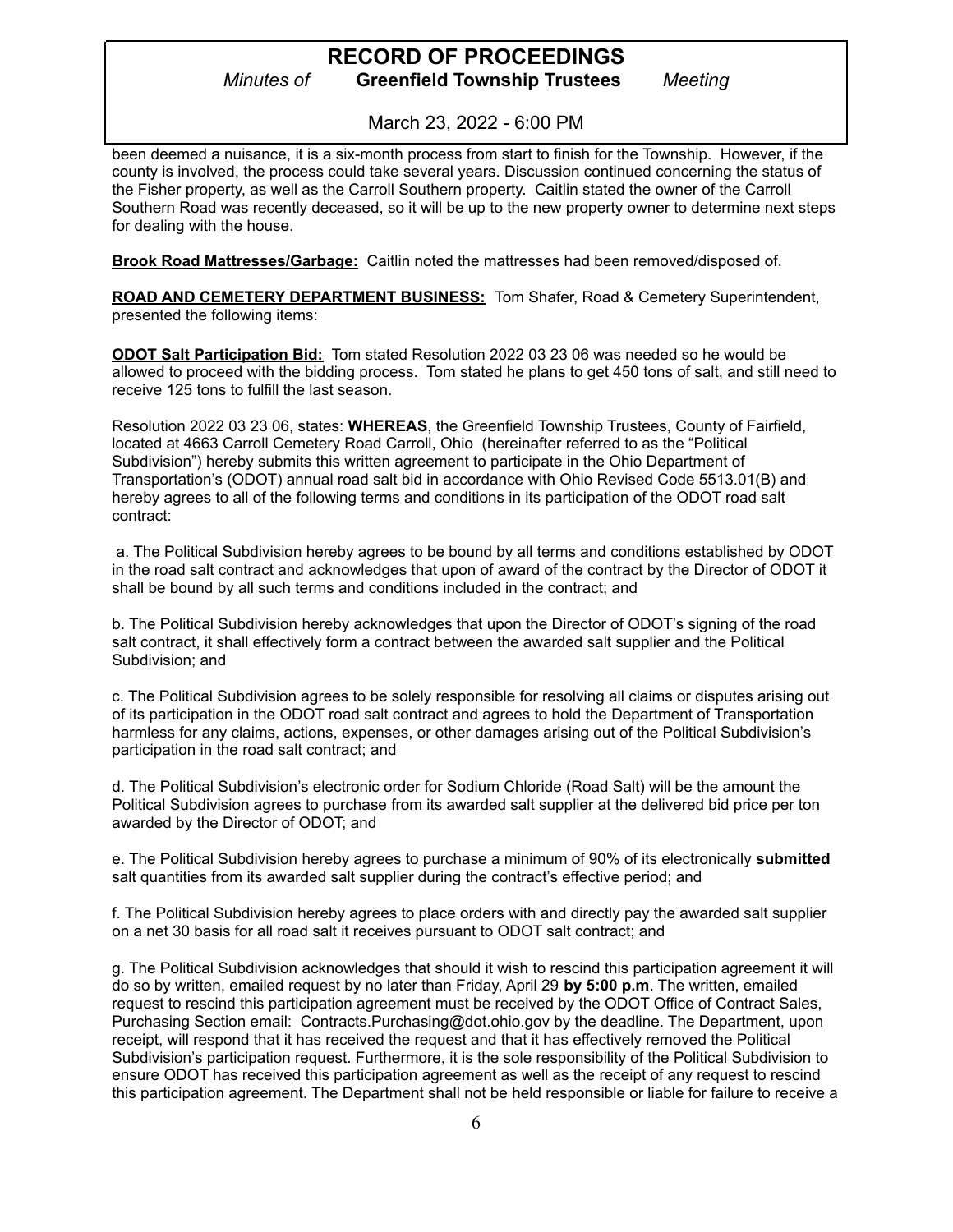March 23, 2022 - 6:00 PM

Political Subdivision's participation agreement and/or a Political Subdivision's request to rescind its participation agreement.

**NOW, THEREFORE,** be it ordained by the following authorized person(s) that this participation agreement for the ODOT road salt contract is hereby approved, funding has been authorized, and the Political Subdivision agrees to the above terms and conditions regarding participation on the ODOT salt contract:

**Burial Rights/Deed Transfer Fee:** Tom presented a resolution that was provided by Amy. She also provided a "Burial Rights Transfer" form. After discussion, the resolution, including the "Burial Rights Transfer" form, was approved as follows:

Trustee Cotner made a motion to approve Resolution 2022 03 23 05, which states:

**WHEREAS**, the Greenfield Township Board of Trustees is responsible for issuing and maintaining cemetery deeds for cemetery lots in the following Greenfield Township cemeteries: Baugher Cemetery, Carroll Cemetery, Greenfield Cemetery, Hooker Cemetery, Hopewell Cemetery, Bush Cemetery and Miesse Cemetery, pursuant to Ohio Rev. Code 517.07, and;

**WHEREAS,** the Board desires to establish a procedure and fee schedule for living owners to transfer their Greenfield Township cemetery deeds to another family member.

**NOW, THEREFORE**, **BE IT RESOLVED**: That the Board of Greenfield Township Trustees hereby adopt the following policy regarding transferring cemetery deeds for its cemeteries from the titled living owner to another family member:

#### **Transfer of Deeds from Owner to Other Relatives:**

1. If the lot owner wishes to transfer a cemetery deed(s) to another family member, then the Burial Rights Transfer Form (which is found on the Township website) must be completed. The original Transfer Form will be maintained by the Township and new deed(s) will be issued under the named individual. If the applicant is a township resident, a fee of \$0.00 dollars per deed will apply. If the applicant is a non-township resident, a fee of \$56.00 dollars per deed will apply.

2. If the owner is deceased, Greenfield Township will transfer a cemetery deed only upon order of the Fairfield County Probate Court or another court of competent jurisdiction, unless the terms of sale and deed provide otherwise, in accordance with R.C. 517.073 or any other lawful provision.

**Be It Further Resolved:** That the Board of Greenfield Township Trustees hereby adopt the Burial Rights Transfer Form, attached hereto as Exhibit A. This form shall be completed if a living owner applies to transfer their cemetery deed to another family member.

**Be It Further Resolved:** That the Board of Greenfield Township Trustees order that this newly adopted cemetery deed transfer procedure, fee schedule, and Burial Rights Transfer Form be included on the Township's website under information pertaining to its Cemetery Department at

<https://www.greenfieldtwp.org/Greenfield-Township-Cemetery-Department.html>

Trustee Kosch seconded the Motion, and the roll being called upon its adoption, the vote resulted as follows:

ROLL CALL: Cotner: Yes Kosch: Yes Motion Passed 2-0

**Summer Paving Projects for 2022:** Tom reported he had met with Eric McCrady of the FairfieldCounty Engineer's Office regarding the estimates received for the summer paving work. For the ODOT 101G contract, it was thought that it wouldn't need to be competitively bid; however, the contract is for state use, not cities and townships. This means the township needs to use the competitive bidding process.

Tom provided an in-depth packet to the Board for the work on Victor and Kull Roads. By working with Eric McCrady, it may be possible to decrease the cost of the projects and not decrease the integrity of the work done to the roads. On the first page - A - of the packet, this would include getting all the bumps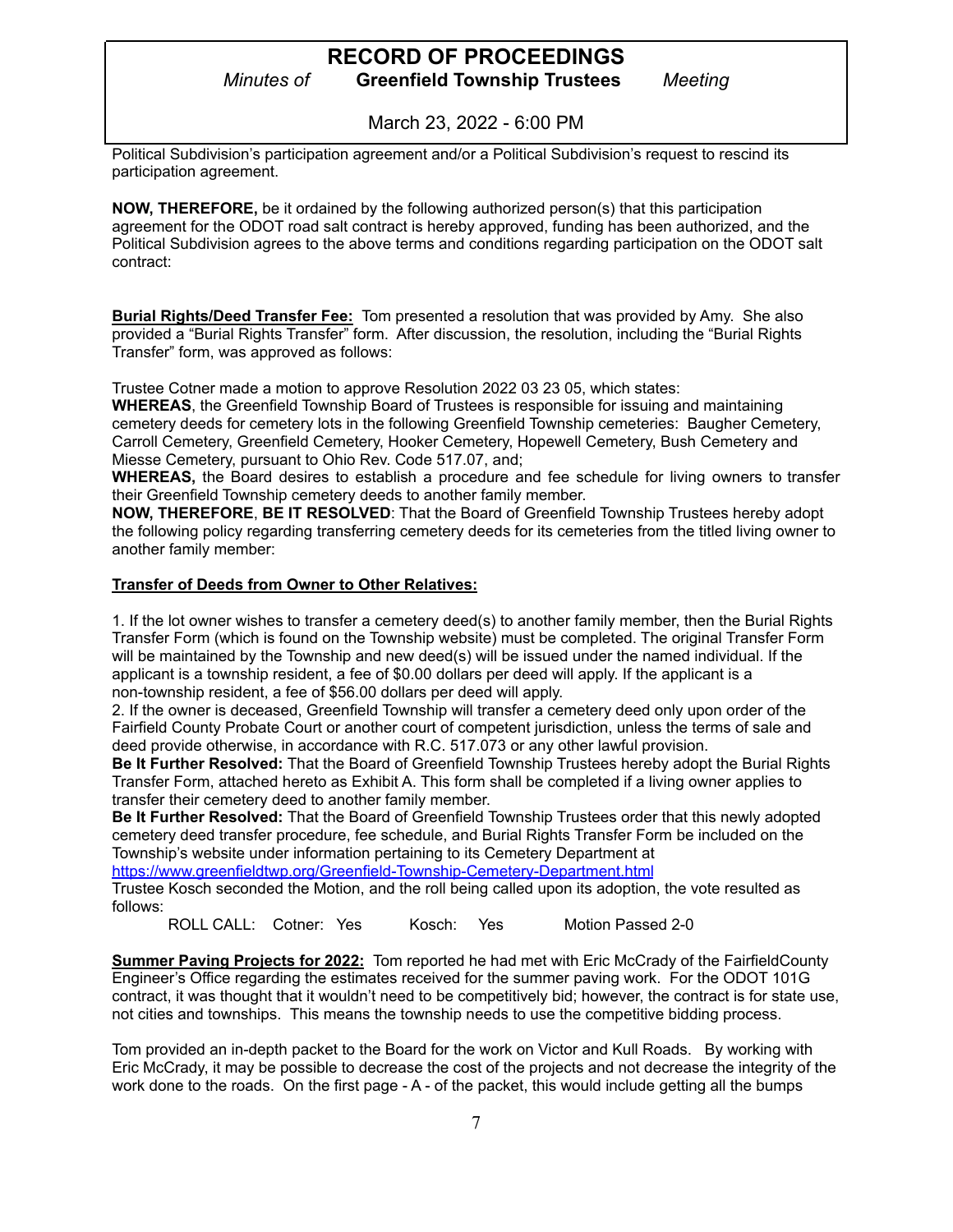March 23, 2022 - 6:00 PM

milled out where the old part of Victor Road meets the new part; then resurfaced with two inches of cold mix, asphalt, and chip sealed with nines. The next two pages showed the project for resurfacing with two inches of cold mix.

For Greenfield Estates repairs, it would be similar to the Victor/Kull Roads project. It involves milling the road in the bad areas, and crack sealing. The black patch listed in the project is ¾ of an inch of scratch coat which is close to 500+ tons to strengthen the road in various areas. It is one mile of road at a 27-foot wide average. Once the crack sealing is done, it is followed by micro-sealing which will get into the other fine cracks; chip seal with nines, and then fog seal it. This would cover all of Greenfield Estates.

In the next section - "EA" - the document included the following, split into three parts:

(This would include Ginder Road):

- Route 158 West to Sheets Road
- Sheets Road to Election House Road
- Route 158 to Stringtown Road
- Brook Road 2.1 miles entire road

Tom noted that the price for the emulsion and the tar would increase this year because of the price of crude oil; next year, it will increase 20-25%.

Discussion continued about the costs for materials and for having the work done this year. Tom stated he was informed by Jeremiah Upp, Fairfield County Engineer, that he can use the allocation money, which is \$60,000 for these road projects. With the ARP funds, the allocation money, and Tom's budget, the total is \$553,000.00.

Fiscal Officer Wyne asked where Tom intended to take this money from and also noted because this was not budgeted, the Township will need to make a request to Fairfield County to be able to move money. Tom stated Line Item 2031 - Other Expenses - had just under \$50,000 (page 3 of 8).

Also, on page 5 of 8, he noted Fund Item 2192, he could use the following money:

- asphalt \$35,000
- gravel: \$15,000
- tar: \$75,000
- other expenses: \$38,000

This would deplete all of these funds.

Discussion was held concerning preparation for the roadwork, including ditch dressing the roads, having money available for culvert repair and clean-up, as well as berm work and any water barriers to keep it away from the pavement. Tom noted there wouldn't be much money left over, but this is typically what happens from year to year.

The \$533,000 breaks down as follows:

- \$253,000 (Tom's budget)
- \$60,000 allocation money from the county
- \$240,000 ARP money \*Fiscal Officer Wyne noted the available ARP funds may be less than this amount.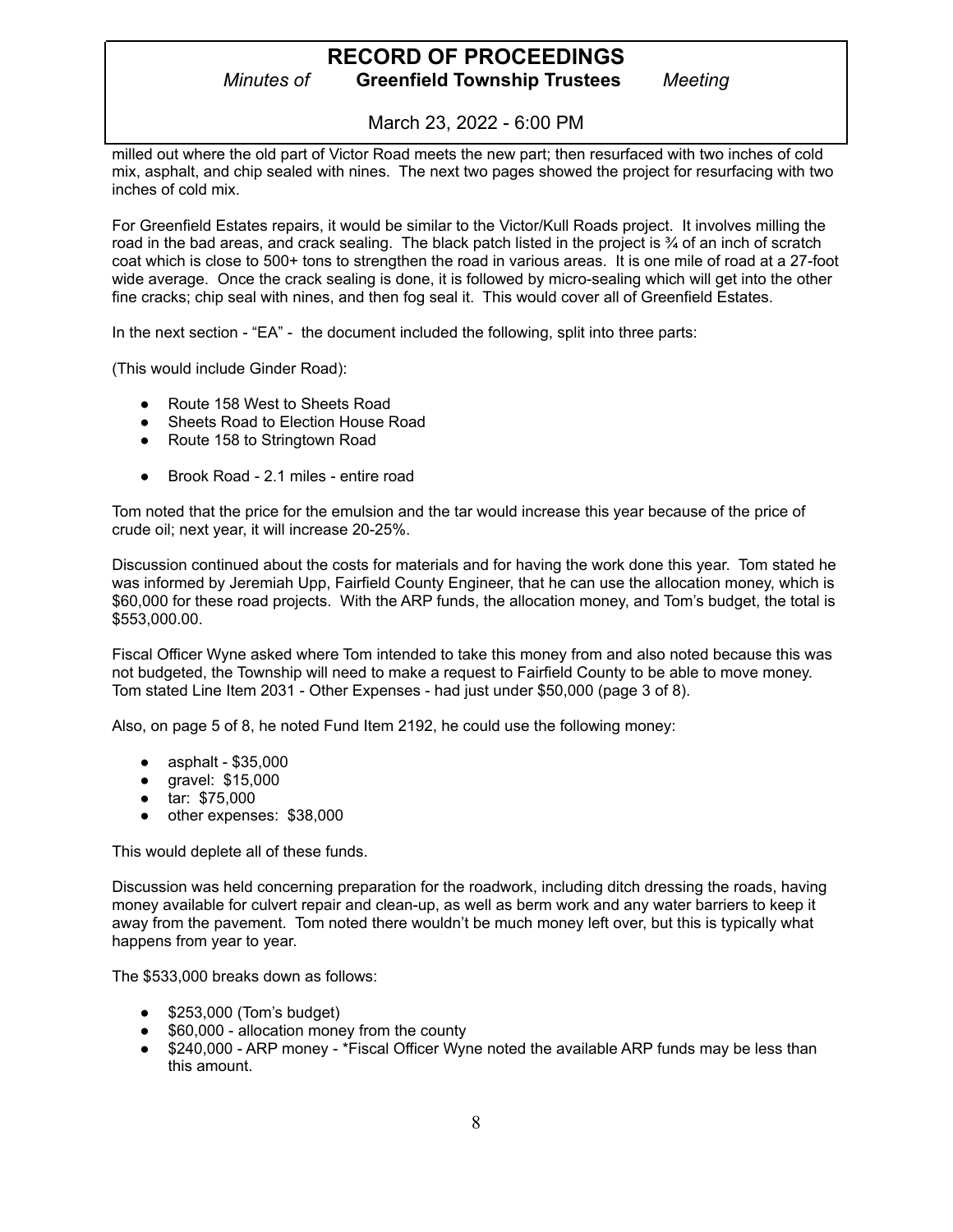March 23, 2022 - 6:00 PM

Trustee Kosch asked if it would be possible to do any crack sealing in Oak Creek. Tom stated it was possible.

Fiscal Officer Wyne asked what Tom would be doing in the summer with the road work being contracted out. Tom stated there was discussion of him running the skid loader with the cold cleaner to grind out the bad areas to help keep costs down. He noted the costs included the chip sealing on the roads that are being repaired. The normal amount of road miles that are chip sealed each season are six to eight miles. The proposed amount of work with the above projects would be about the same amount of road miles. Trustee Kosch stated that Eric McCrady said the cold mix materials used should last for six to eight years, and are for high traffic areas.

Trustee Cotner stated Trustee Searle needs to have an opportunity to read and review all the materials presented this evening before a final decision is made. Tom stated the only action he needs from the Board this evening is a motion to confirm the Township's wish to participate with the Fairfield County Engineer's Office in the project in terms of the summer paving work, including preparing the bid packets, preparing the advertising, etc. Tom noted the Township would need to pay all the costs associated with the project up front, and then they would be reimbursed. He also stated that Jeremiah Upp, Fairfield County Engineer, had already confirmed that he would allow all the monies to be used toward this project.

Trustee Kosch made a motion to allow the Fairfield County Engineer's Office to complete the steps that need to be taken, i.e. preparing bid packets, preparing the specifications, and preparing the advertising, on the Township's behalf. Trustee Cotner seconded the motion.<br>ROLL CALL: Cotner: Yes Kosch: Yes Motion Passed 2-0 ROLL CALL: Cotner: Yes

Tom noted that Eric McCrady also would like to see the verbiage cleaned up in the specifications, so he will be working on that. Tom explained that he and Eric will compose a scope of work for all the work that needs to be completed. Eric will write how he wants everything bid, and then the contractors can bid. Trustee Kosch asked if Township materials (gravel) would be used on the project. Tom stated Eric did not like the stone the Township had on hand. He prefers to use the stone he has used in the past, and he knows that it works well.

Discussion continued as to the bid process, and adding or deleting items from the project as it is currently written. It was again agreed that the process should move forward as it is currently presented. Bids will be reviewed and analyzed once they are received.

Trustee Kosch asked if Tom had looked into getting any part-time summer help from the local school/trade school. Tom stated he had not.

**FIRE DEPARTMENT BUSINESS**: Chief Brad Smith presented the following items:

- **● Community Involvement:**
	- Bloom Carroll High School First aid and CPR training being held on Monday, March 28, 2022.
	- Thompson Concrete A date is being determined to provide CPR training for them at the firehouse.
- **Cascade System Through FEMA Grant:** Chief Smith asked to have one of the Trustees sign the contract for approval to get the process started. Fiscal Officer Wyne noted Trustee Kosch would need to sign, as Trustee Searle was not in attendance. Once all parties have signed, she will need a copy of the document.
- **● MOU for Additional Education Hours:** Chief Smith noted this item had been tabled from the last meeting. He presented the MOU (Memorandum of Understanding) to increase education hours for all full-time employees from 120 hours to 220 hours. Trustee Cotner made a motion to